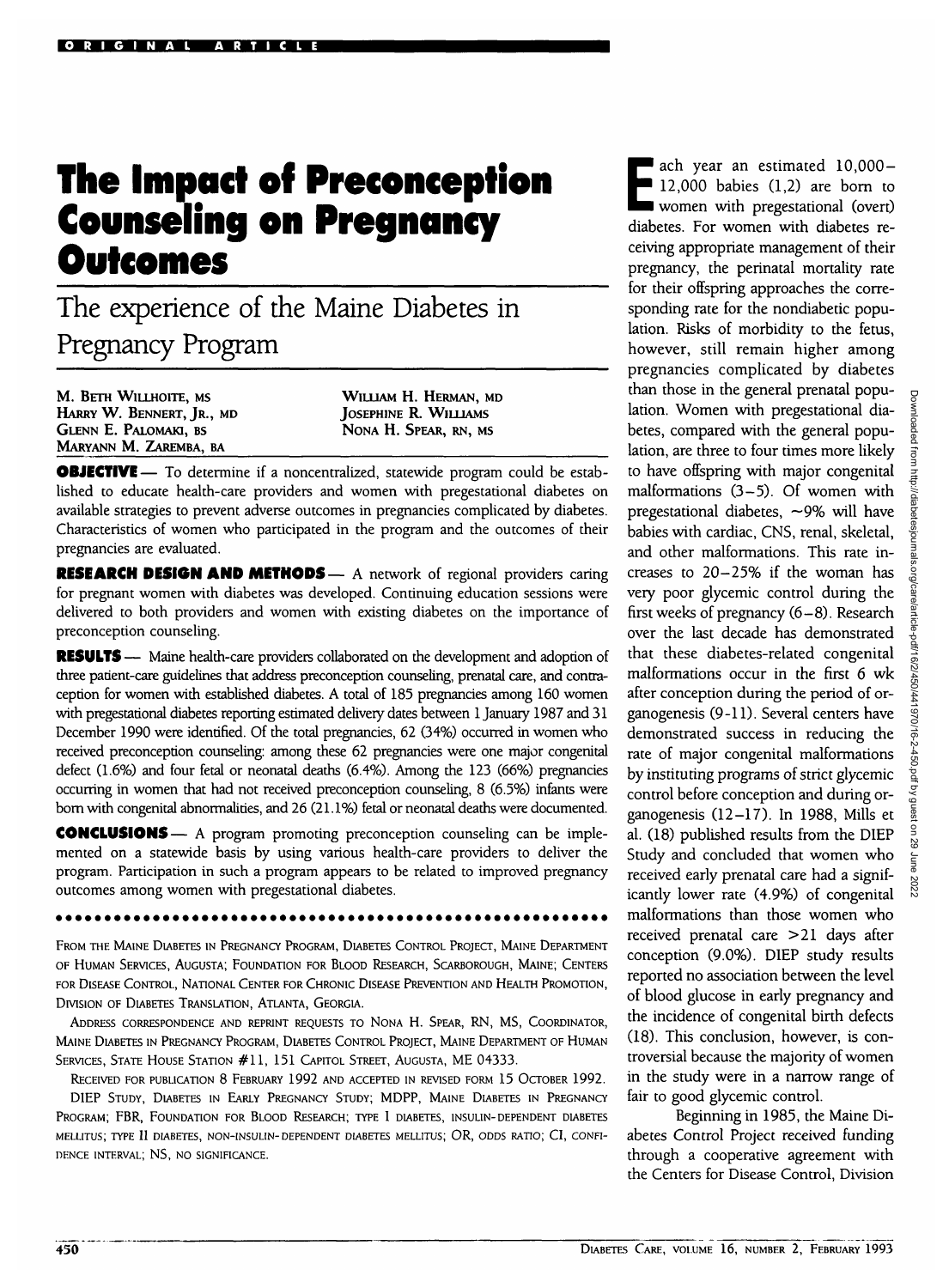of Diabetes Translation, to create the MDPP. Designed as a statewide initiative, the MDPP focuses its activities on reducing the adverse outcomes associated with pregestational diabetes in pregnancy. Development of MDPP activities was challenged by Maine's geographically large and rural nature, a population base barely exceeding one million people, a lack of local health departments and clinics, and a maldistribution of specialized health-care providers. Despite the infrequent nature of practitioners caring for pregnant women with pregestational diabetes, the MDPP promoted the local management of these pregnancies and focused the program's continuing education sessions on the importance of good diabetes control before conception, the benefits of preconception counseling, and appropriate antepartum and postpartum care. The objective of this study was to determine if such a program could be established to educate obstetricians, family practitioners, and women with pregestational diabetes statewide on the available strategies to prevent adverse outcomes in pregnancies complicated by diabetes. A secondary objective of this study was to identify and describe the characteristics of the women who participated in the program, and to determine if such participation in the MDPP was associated with a reduction in the rate of congenital abnormalities. The results of this study serve as a model for state public-health departments, health centers, and private physician offices where personnel and resources for centralized prenatal care for women with pregestational diabetes may be limited.

## **RESEARCH DESIGN AND**

METHODS— Throughout 1985 and 1986, the MDPP delivered  $\sim$ 30 continuing medical education programs statewide to local hospital staff, county medical societies, and professional association meetings and two statewide symposiums on issues related to diabetes and pregnancy. At these meetings, preconception counseling and appropriate antepartum and

postpartum strategies for the management of pregnancies complicated by pregestational diabetes were emphasized. In addition, the goals and structure of the MDPP were reviewed and promoted, and local physicians were recruited to work with the MDPP to form a regional network of providers caring for pregnant women with diabetes. The MDPP formed an executive committee with 12 representatives from the state's major healthcare organizations and named 18 local physician volunteers as area coordinators to serve as the liaison between the MDPP and health-care providers in a region. In addition, an ex-officio committee was named, consisting of state and nationally recognized experts in the field of diabetes and pregnancy, that would assist in developing the MDPP.

To promote local management of diabetic pregnancies and ensure quality and consistent antepartum and postpartum care, national experts worked with members of the MDPP executive committee and area coordinators to develop written patient-care guidelines for use by Maine physicians. In addition, the MDPP biannually sponsored continuing education sessions for the MDPP executive committee and area coordinators. At each meeting, a guest facilitator would present material on a specified management topic involving diabetes and pregnancy and other areas of perinatal medicine. Finally, the MDPP biannually prepared a newsletter describing the current activities of the program to keep all members of the MDPP executive committee, area coordinators, and other interested health-care professionals current with the activities of the program.

To promote preconception counseling by health-care professionals caring for women with diabetes, the MDPP registry was created. When a diabetic woman of childbearing age is identified during an office visit, the physician completes an MDPP registration postcard collecting information on the woman's date of birth, age at diabetes onset, current address, physician name and address, and reason for visiting the physician. At the same visit, the woman completes an MDPP medical information release form that allows the MDPP to collect data on the woman, the pregnancy and the outcome, with the form filed in the woman's medical record. Referral to the MDPP registry also could be made by diabetes educators located at over 30 hospitals, rural health centers, and home health agencies located statewide and by self-referrals. The MDPP computerized all registration postcards, and letters were sent back to both the referring provider and woman with diabetes, reemphasizing the importance of preconception counseling and providing patient and professional educational materials on diabetes and pregnancy. Included in these mailings were two of the MDPP patient-care guidelines: Maine *Guide for Preconception Care of Women with Established Diabetes Mellitus* and the *Maine Guide for Prenatal Care for Women with Established Diabetes.*

To promote the importance of preconception counseling to women with existing diabetes, the MDPP worked in coordination with diabetes educators statewide and the American Diabetes Association-Maine Affiliate to develop television public service announcements, education seminars, and educational brochures. A toll-free telephone number was established to increase the accessibility of the MDPP to both health-care professionals and women with diabetes.

All pregnancy-related data were collected on a standardized form. Maternal demographic data, and diabetes and obstetrical history information were obtained by reviewing the woman's medical record maintained by the obstetrician's office. Unless the record specifically noted a particular characteristic (e.g., maternal smoking habit), the data were considered missing. Information about the infant's delivery and any reported morbidity or mortality was abstracted from the hospital record when possible.

To determine the estimated number of pregnancies that would be com-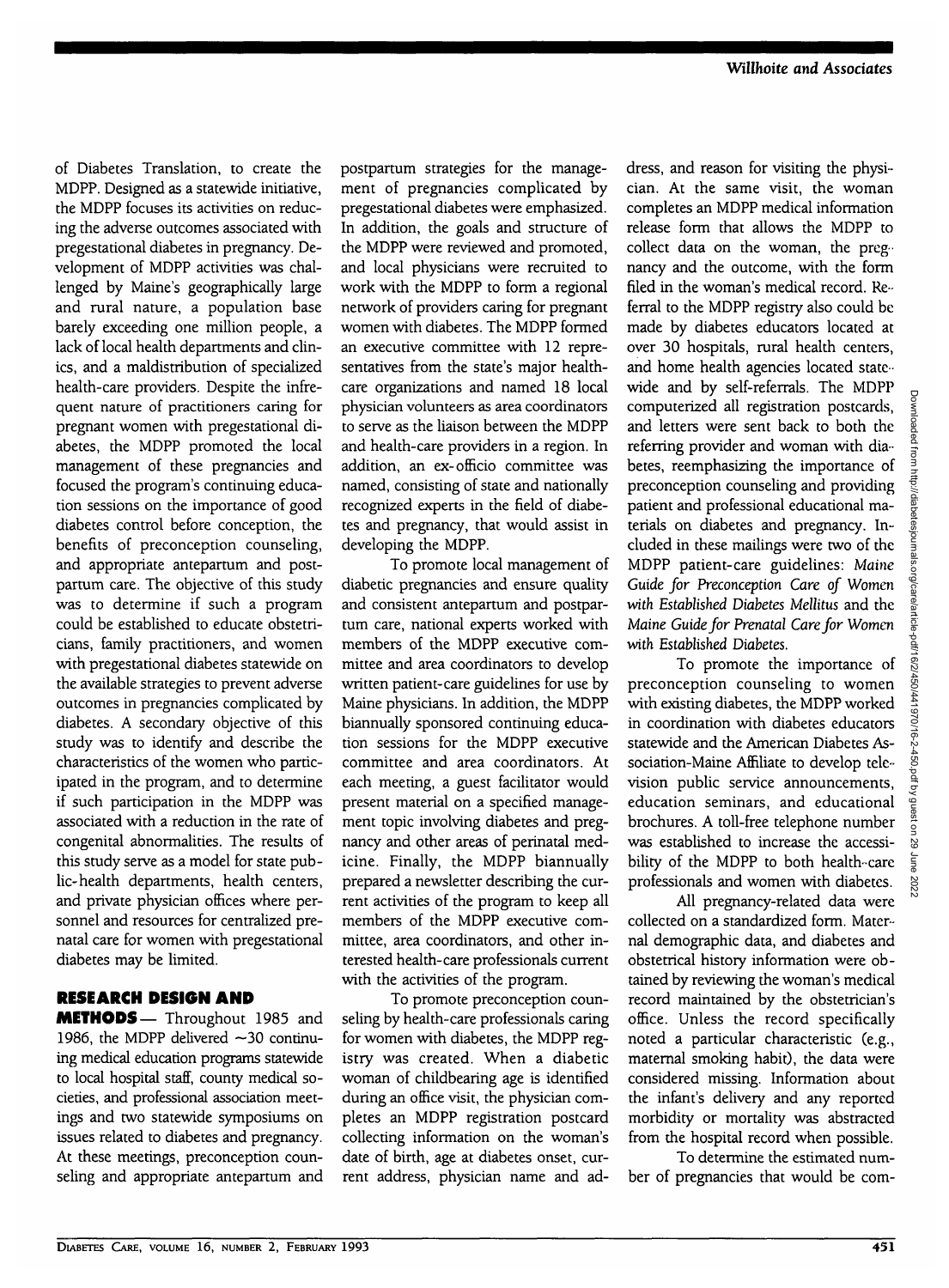plicated by diabetes in the state, a rate of 2.1 per 1000 births (2) was applied to Maine's estimated female population and corresponding pregnancy rate for the specified study year. To ascertain if all known births to diabetic women were included in the study, a review of Maine birth certificates was conducted. This review was undertaken under a cooperative agreement with the Maine Office of Data, Research, and Vital Statistics/Vital Records Unit. For the time period 1987- 90, Maine vital records reported a total of 94 births complicated by pregestational diabetes, and 55 were already registered with the MDPP. Follow-up was done with the mother's physician listed on the record for the remaining 39 births. Of these, 10 births either occurred in women who did not have diabetes, or were lost to follow-up. The remaining 29 births were births complicated by diabetes, where the mother had not been registered previously with the MDPP. In 10 of 29 cases identified through vital records, preconception counseling was noted in the woman's medical record.

GHb levels were obtained for some but not all women. To ensure comparable test results, participating physicians were requested to have four blood samples (first prenatal visit, and end of first, second, and third trimester) drawn locally but sent to a central laboratory (the FBR in Scarborough, Maine) for analysis. GHb levels reported by the FBR were measured with Isolab's Glyc-Affin Assay (normal range for nondiabetic, nonpregnant population is 4-8%). Many physicians and women, however, were reluctant to have blood drawn in addition to the blood drawn for the physician to clinically manage the patient. In many cases, the woman's GHb was measured by another laboratory.

For the purpose of this study, women with pregestational diabetes were defined as those women who were diagnosed with diabetes mellitus before they were pregnant. Data were not routinely collected on maternal diabetes or type of therapy used during the pregnancy. To

obtain a surrogate classification of the type of diabetes in the study participants, women reporting an age of onset 0-14 yr were classified as having type I diabetes; women reporting an age of onset >20 yr were classified as having type II diabetes; and women reporting an age of onset 15-20 yr had their medical records individually reviewed to determine type of diabetes. If a woman was pregnant more than once during the study period, each pregnancy was counted separately. Women were classified as receiving preconception counseling if the woman's medical record documented a minimum of one physician visit before conception at which time pregnancy issues were discussed. Participating physicians were encouraged to use the *Maine Guide for Preconception Care of Women with Established Diabetes Mellitus* when conducting a preconception visit, but no data are available as to the extent it was used. Women registered postconception, or those identified through vital records were encouraged to obtain preconception counseling from their physician for any subsequent pregnancies.

Statistical analysis was performed with the statistical package BMDP. Statistics used include  $\chi^2$  test, Fisher's exact test, and Student's *t* test. Results are expressed as means  $\pm$  SD. Level of significance was  $\leq 0.05$ .

RESULTS — From 1985 to 1990, the MDPP sponsored two statewide symposiums on topics related to diabetes and pregnancy, with over 200 health-care professionals attending each program. Second, the MDPP sponsored 10 continuing education sessions, which were attended by  $\sim$ 200 health-care professionals, including members of both the MDPP executive committee, area coordinators, and other professionals involved in caring for pregnant women with pregestational diabetes. Throughout 1986 and 1987, a core group of providers, including physicians, nurses, and dietitians from the MDPP executive committee, collaborated to prepare the following three guidelines: *Maine Guide for Preconception Care of Women with Established Diabetes Mellitus, Maine Guide for Prenatal Care for Women with Established Diabetes,* and *Maine Guidelines for Contraception for* Women *with Diabetes Mellitus.* Copies of these guides were distributed to all of Maine's 70 obstetricians and 400 family practioners in 1988 and 1990.

Educational activites directed at women with diabetes were largely conducted on an individual basis by over 60 diabetes nurse educators and nutritionists at 30 outpatient diabetes education sites statewide. Issues related to the management of diabetes in pregnancy were incorporated into the curriculum used by the diabetes educators delivering the Maine Diabetes Control Project's education program. In addition, diabetes educators used the MDPP's patient-care guidelines as appropriate. A statewide educational program for women with diabetes and their families was held in coordination with the American Diabetes Association-Maine Affiliate in 1989 and had 150 participants. Finally, the MDPP developed two public service announcements that were aired on Maine's two major television networks in 1987 and 1988.

A total of 185 pregnancies in 160 different women with estimated delivery dates between 1 January 1987 and 31 December 1990 were reported to the MDPP by 51 providers, of which 15 were MDPP area coordinators, and an additional 7 were attendees of MDPP educational sessions. These 185 pregnancies agree closely with the estimated 180 pregnancies among women with established diabetes expected in Maine during the study time period. Of these 185 pregnancies, 34% (62) occurred in women with pregestational diabetes who received preconception counseling, and 66% (123) occurred in women who did not receive preconception counseling. Prenatal care was provided by a private physician in 83% (154) of the pregnancies and in a hospital outpatient setting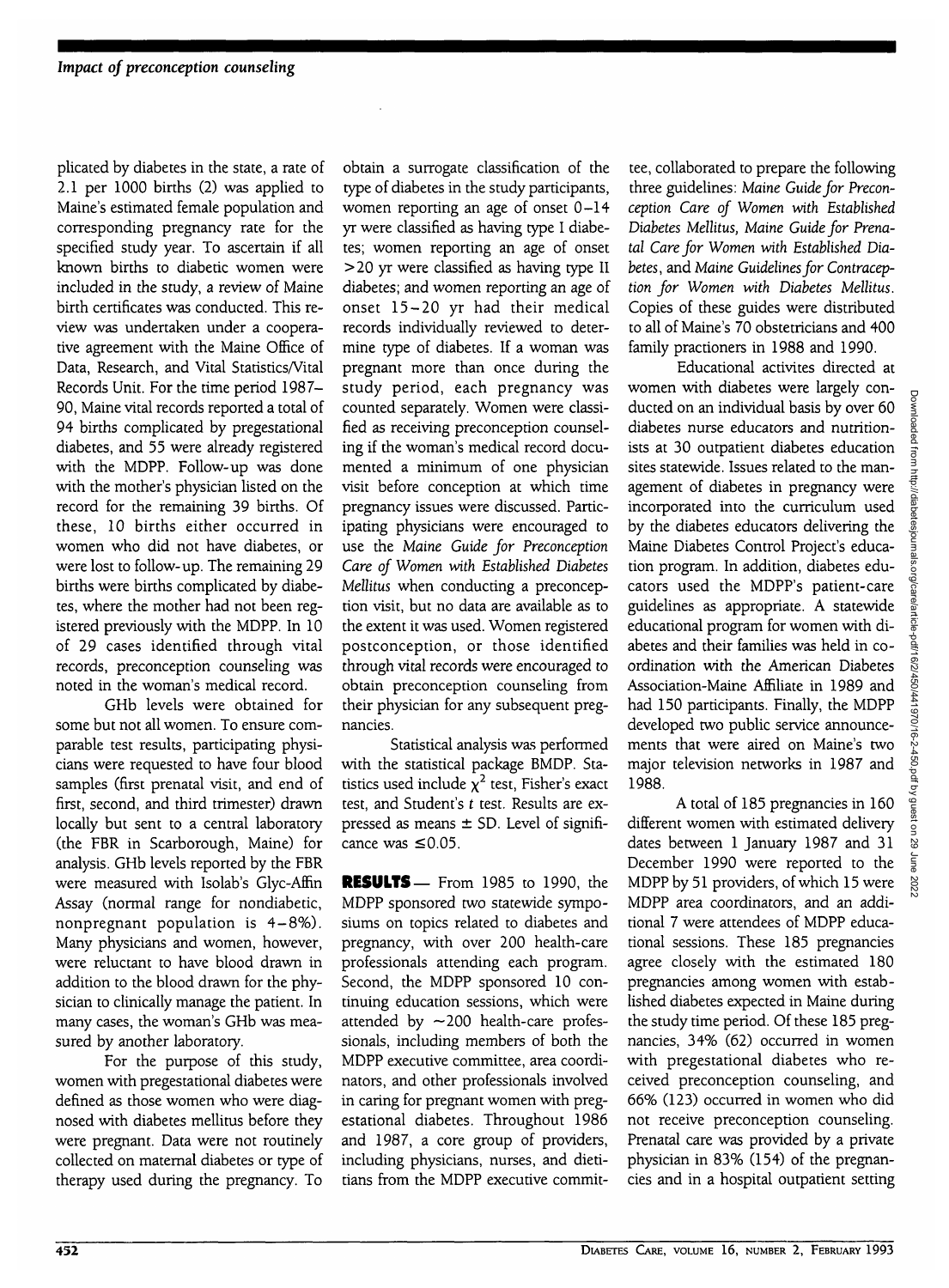$(P < 0.01)$  more likely to be smokers, with >30% of these women reporting that they were smokers at the time of the first prenatal visit. Even though women with preconception counseling had diabetes longer, no significant difference was observed among the two groups in the number of women with diabetesrelated complications. Approximately 25% (36) of the women in both groups had cardiovascular, renal, or retinal complications associated with diabetes. Primigravidas were nearly significantly  $(P < 0.06)$  more likely not to have received preconception counseling. For those women in both groups who had been pregnant previously, > 40% (48) of these women reported having a poor obstetrical history, defined as a previous spontaneous abortion, neonatal death, or stillbirth. Although no significant difference was noted among the two groups in the number of women having cesarean deliveries, >70% (77) of the women

|                                                  |         | PRECONCEPTION<br>COUNSELING |         | NO PRECONCEPTION<br>COUNSELING |           |  |
|--------------------------------------------------|---------|-----------------------------|---------|--------------------------------|-----------|--|
| <b>FACTOR</b>                                    | N (%)   | $Mean \pm SD$               | N (%)   | $Mean \pm SD$                  | P         |  |
| MATERNAL AGE (YR)                                | 61      | $28.3 \pm 5.7$              | 123     | $26.3 \pm 5.6$                 | 0.02      |  |
| DURATION OF DIABETES (YR)                        | 61      | $11.2 \pm 7.3$              | 123     | $9.0 \pm 7.4$                  | 0.02      |  |
| PRENATAL VISITS (N)                              | 51      | $16.3 \pm 6.5$              | 86      | $15.2 \pm 7.7$                 | NS.       |  |
| MATERNAL WEIGHT AT FIRST<br>PRENATAL VISIT (LBS) | 61      | $149 \pm 34$                | 122     | $160 \pm 40$                   | 0.06      |  |
| AGE AT ONSET (YR)                                | 61      |                             | 123     |                                |           |  |
| $0 - 14$                                         | 33 (54) |                             | 57 (47) |                                | <b>NS</b> |  |
| $15 - 20$                                        | 9(15)   |                             | 20(16)  |                                |           |  |
| >20                                              | 19 (31) |                             | 46 (37) |                                |           |  |
| <b>SMOKES CIGARETTES</b>                         | 61      |                             | 123     |                                |           |  |
| Yes                                              | 8(13)   |                             | 38 (31) |                                | 0.01      |  |
| No                                               | 53 (87) |                             | 85 (69) |                                |           |  |
| DIABETES COMPLICATIONS*                          | 47      |                             | 98      |                                |           |  |
| <b>YES</b>                                       | 13(28)  |                             | 23(23)  |                                | NS.       |  |
| <b>No</b>                                        | 34(72)  |                             | 75 (77) |                                |           |  |
| PRIMA GRAVIDA                                    | 60      |                             | 110     |                                |           |  |
| <b>YES</b>                                       | 12 (20) |                             | 37 (34) |                                | 0.06      |  |
| <b>No</b>                                        | 48 (80) |                             | 73 (66) |                                |           |  |
| POOR OBSTETRICAL HISTORYT                        | 35      |                             | 76      |                                |           |  |
| YES                                              | 16(46)  |                             | 32 (42) |                                | NS        |  |
| No                                               | 19 (54) |                             | 44 (58) |                                |           |  |
| <b>CESAREAN SECTION</b>                          | 37      |                             | 71      |                                |           |  |
| Yes                                              | 30(81)  |                             | 47 (66) |                                | <b>NS</b> |  |
| N <sub>O</sub>                                   | 7(19)   |                             | 24 (34) |                                |           |  |

**Table 1—***Selected demographic and health-related factors in pregestational diabetic women who did and did not receive preconception counseling*

\* Diabetes complications defined as cardiovascular, renal, or retinal complications associated with diabetes. tPoor obstetrical history defined as previous spontaneous abortion, neonatal death, or stillbirth.

in 17% (31) of the pregnancies. None of the women cared for in the hospital outpatient setting had preconception counseling documented in their medical charts, and the majority did not initiateprenatal care before the second trimester. Of the pregnancies,  $~10$ 5% (119) were complicated by maternal type I diabetes, and 35% (65) were complicated by maternal type II diabetes. An analysis of selected maternal characteristics (Table 1) showed that the mean age for those women who received preconception counseling were significantly older and had diabetes significantly longer than the women without preconception counseling. Women who did not receive preconception counseling were significantly

stratified by whether or not the mothers received preconception counseling. The mean gestational age  $\pm$  SD for both groups was  $>37$  wk (37.5  $\pm$  2.2 and  $37.9 \pm 2.1$  wk for the 60 receiving and the 97 not receiving preconception

studied had cesarean deliveries.

An analysis of characteristics of the 157 live-born infants shows no significant differences between the infants in gestational age or birth weight when

| Table 2-Pregnancy outcomes for pregestational diabetic women who did and did not |  |  |  |  |  |
|----------------------------------------------------------------------------------|--|--|--|--|--|
| receive preconception counseling                                                 |  |  |  |  |  |

|                                   | PRECONCEPTION<br><b>COUNSELING</b> | NO PRECONCEPTION<br>COUNSELING |       |  |
|-----------------------------------|------------------------------------|--------------------------------|-------|--|
|                                   | N (%)                              | N (%)                          | TOTAL |  |
| LIVE BORN                         | 58 (93)                            | 93 (74)                        | 151   |  |
| FETAL DEATH (INCLUDING STILLBORN) | 3(5)                               | 21(17)                         | 24    |  |
| NEONATAL DEATH*                   | 1(2)                               | 5(4)                           | 6     |  |
| Voluntary abortion                | 0(0)                               | 3(2.5)                         | 3     |  |
| LOST TO FOLLOW-UP                 | 0(0)                               | 3(2.5)                         | 3     |  |
| Total                             | 62 (100)                           | 125 (100)                      | 187†  |  |

\* Neonatal deaths are not included in the live-born category, tlncludes one set of triplets.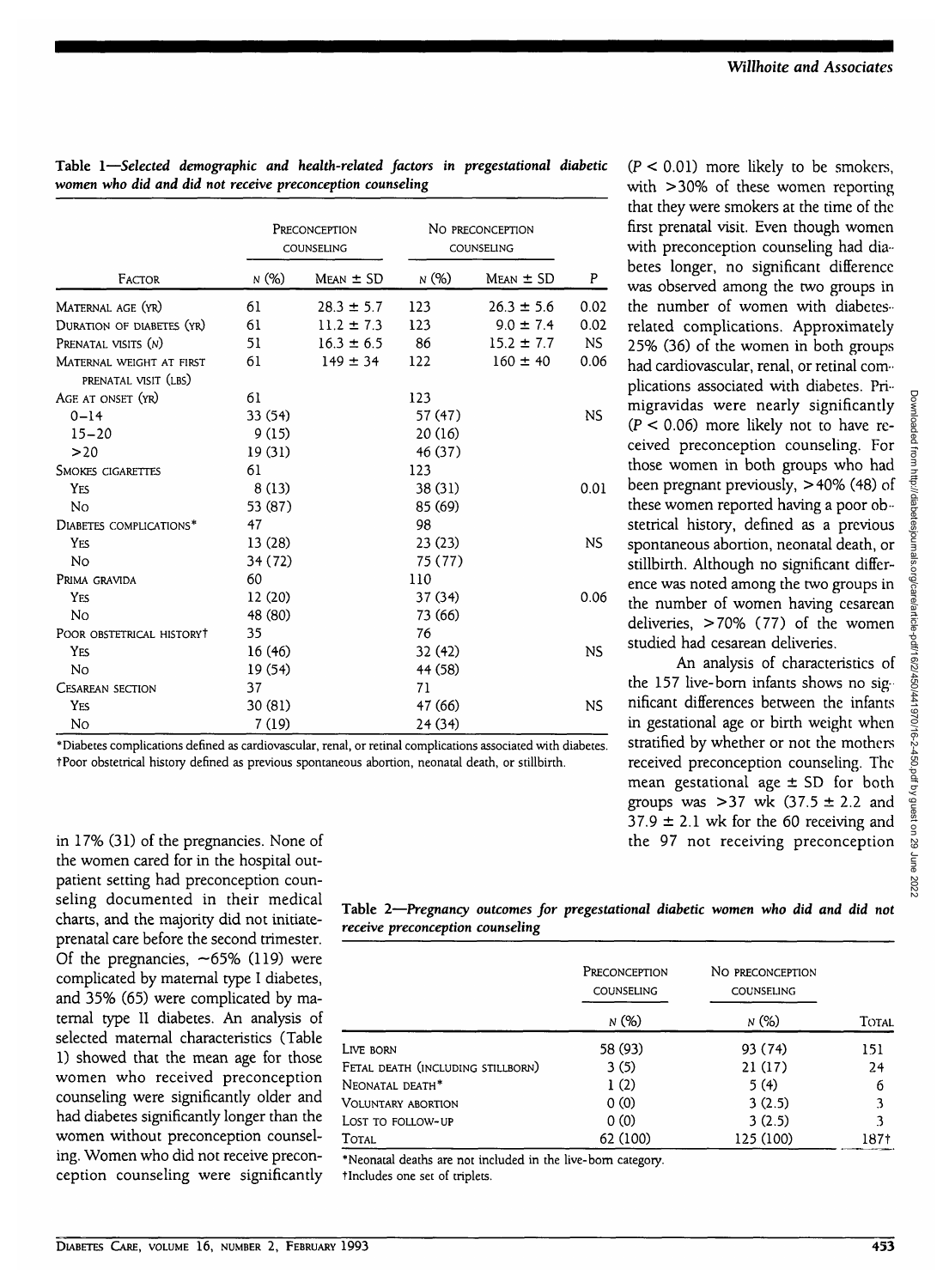|  |                                  |  | Table 3—Poor pregnancy outcome in pregestational diabetic women who did and did not |  |  |  |  |
|--|----------------------------------|--|-------------------------------------------------------------------------------------|--|--|--|--|
|  | receive preconception counseling |  |                                                                                     |  |  |  |  |

| Outcome                 | PRECONCEPTION<br><b>COUNSELING</b><br>$(N = 62)$ | NO PRECONCEPTION<br>COUNSELING<br>$(N = 123)$ | OR (95% CI)       |
|-------------------------|--------------------------------------------------|-----------------------------------------------|-------------------|
| FETAL OR NEONATAL DEATH |                                                  | 26                                            | $3.9(1.2 - 13.9)$ |
| CONGENITAL MALFORMATION |                                                  | 8                                             | $4.2(0.5-29.7)$   |

counseling, respectively). The mean birth weights  $\pm$  SD were  $\sim$ 3600 g for both groups  $(3648 \pm 835$  and 3549  $\pm$  857 g for those receiving and not receiving preconception counseling, respectively).

Outcome information on the 187 fetuses indicates 151 (81%) resulted in live births (Table 2). There were 24 (13%) fetal deaths including spontaneous abortions, 6 (3%) neonatal deaths, and 3 (1.5%) voluntary abortions; 3 (1.5%) cases were lost to follow-up. Table 3 indicates that women who did not receive preconception counseling were significantly more likely to have pregnancies that resulted in a fetal or neonatal death (OR 3.9, CI 1.2-13.9). Women receiving preconception counseling reported 1 offspring with a major congenital defect, and women not receiving preconception counseling reported 8 offspring with congenital defects (OR 4.2, CI 0.5-29.7). This difference be-

tween the two groups was not significant. Table 4 lists pregnancy-related demographics and other data for the nine pregnancies associated with congenital abnormalities.

**CONCLUSIONS—** This study demonstrates the feasibility of developing a statewide network of health-care professionals that collaborated on improving the quality of care provided to pregnant women with pregestational diabetes. Through the MDPP network, Maine physicians were able to develop three guidelines of care for pregnant women with pregestational diabetes mellitus, and were able to have these guidelines widely accepted by Maine's community of obstetricians and family practitioners. More than 50 of Maine's physicians voluntarily reported on pregnancies among their patients with diabetes, identifying the expected number of pregnancies complicated by diabetes during the study period. Furthermore, these physicians reported a 34% preconception counseling rate among these pregnant women with pregestational diabetes. Characteristics of participants in this study suggest that a woman with pregestational diabetes who visits her physician before conception to discuss pregnancy is older and more likely to have had diabetes longer. She also is significantly less likely to smoke than the women not seeking preconception counseling, but does not have more diabetes-related complications. This profile describes a woman who received prenatal care in a private physician's office and is committed to a planned and healthy pregnancy. Women who received prenatal care in an outpatient clinic did not have preconception counseling and generally did not seek care during the first trimester. In this study, women who did not receive preconception counseling from a physician before conception were 4.2 (0.5-29.7) times as likely to have an infant with a congenital defect and 3.9 (1.2-13.9) times as likely to have an infant who did not survive because of either a fetal or neonatal death.

Clearly, more public and professional education is needed to encourage women with pregestational diabetes to seek care before conception. Special efforts should be targeted at women who

Table 4—*Pregnancy-related demographic, biochemical, and outcome information on the nine pregnancies associated with congenital malformations*

| <b>CASE</b><br>NO. | PRECONCEPTION<br><b>COUNSELING</b> | <b>MATERNAL</b><br>AGE (YR) | AGE OF DIABETES<br>ONSET (YR) | <b>DIARETES</b><br><b>COMPLICATIONS</b> | <b>SMOKES</b><br><b>CIGARETTES</b> | <b>GRAVIDA</b> | PRENATAL<br>VIS(Ts(N)) | CONGENITAL MALFORMATION         |
|--------------------|------------------------------------|-----------------------------|-------------------------------|-----------------------------------------|------------------------------------|----------------|------------------------|---------------------------------|
|                    | No                                 | 33                          | 23                            | Yes                                     | No                                 |                |                        | <b>MENIGOMYELOCELE</b>          |
|                    | No                                 | 22                          |                               | Yes                                     | Yes                                |                |                        | MCA; SITUS INVERSUS             |
|                    | No                                 | 42                          | 17                            | No                                      | N <sub>O</sub>                     |                | 11                     | <b>MCA</b>                      |
|                    | No                                 | 25                          | 20                            | Yes                                     | No.                                |                | 20                     | MCA; CONGENITAL HEART DISEASE   |
|                    | No                                 | 26                          |                               | No                                      |                                    |                |                        | MCA; NO KIDNEY                  |
| 6                  | No.                                | 30                          | 6                             | Yes                                     | Yes                                |                | 25                     | OMPHALOCELE                     |
|                    | N <sub>o</sub>                     | 30                          | 20                            | No.                                     | Yes                                | 6              | 6                      | <b>MCA</b>                      |
| 8                  | No.                                | 23                          | 12                            | No                                      | No.                                |                | 24                     | VSD HEART; PELVIC ABNORMALITIES |
| 9                  | <b>YES</b>                         | 21                          | 11                            | No                                      |                                    |                | 8                      | <b>MCA</b>                      |

MCA, multiple congenital anomalies; VSD, ventricular septal defect.